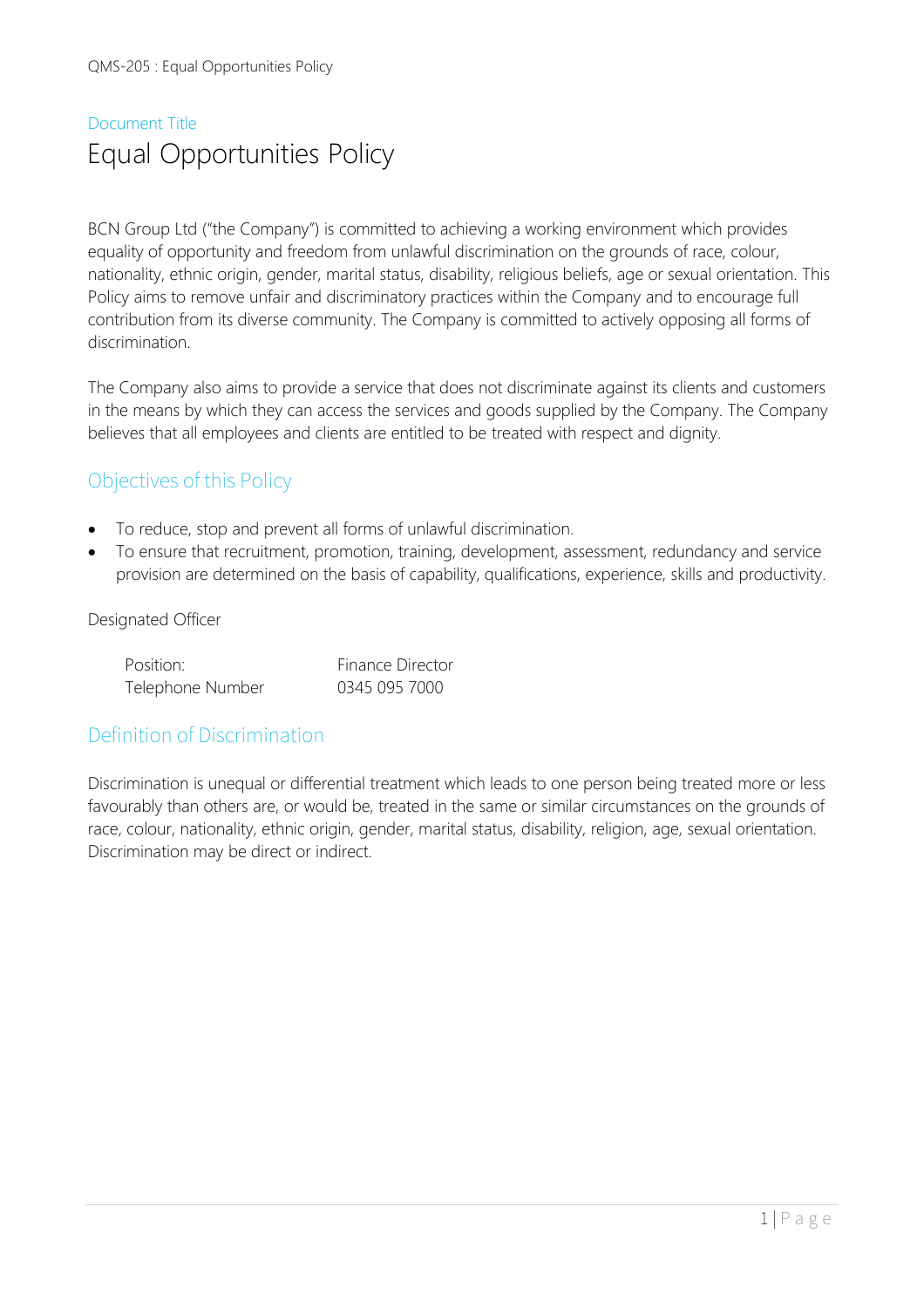# Types of Discrimination

#### Direct Discrimination

This occurs when a person or a policy intentionally treats a person less favourably than another on the grounds of colour, nationality, ethnic origin, gender, marital status, disability, religion, age, or sexual orientation.

#### Indirect Discrimination

This is the application of a policy, criterion or practice to a person which the employer would apply to others, but which is such that:

- It is it detrimental to a considerably larger proportion of people from the group that the person the employer is applying it to represents;
- The employer cannot justify the need for the application of the policy on a neutral basis; and
- The person to whom the employer is applying it suffers detriment from the application of the policy.

Example: A requirement that all employees must be 6ft tall would indirectly discriminate against employees with an oriental ethnic origin, as they are less likely to be able to fulfil this requirement if that requirement is not justified by the position.

# Unlawful Reasons for Discrimination

#### Gender and Marital Status

It is not permissible to treat a person less favourably on the grounds of their gender or the fact they are married. This applies to both men and women. Sexual harassment of men and women can be found to constitute sex discrimination. For example, asking a woman during an interview if she is planning to have any (more) children constitutes discrimination on the ground of gender.

#### Age

It is not permissible to treat a person less favourably because of their age. This applies to people of all ages. This does not currently apply to the calculation of redundancy payments.

#### Disability

It is not permissible to treat a disabled person less favourably than a non-disabled person. Reasonable adjustments must be made to give the disabled person as much access to the service and ability to be employed, trained, or promoted as a non-disabled person.

#### Race, Colour, Nationality and Ethnic Origin

It is not permissible to treat a person less favourably because of their race, the colour of their skin, their nationality or their ethnic origin.

#### Sexual Orientation

It is not permissible to treat a person less favourably because of their sexual orientation. For example, an employer cannot refuse to employ a person because s/he is homosexual, or transsexual.

#### Religion or Belief

It is not permissible to treat a person less favourably because of their religious beliefs or their religion.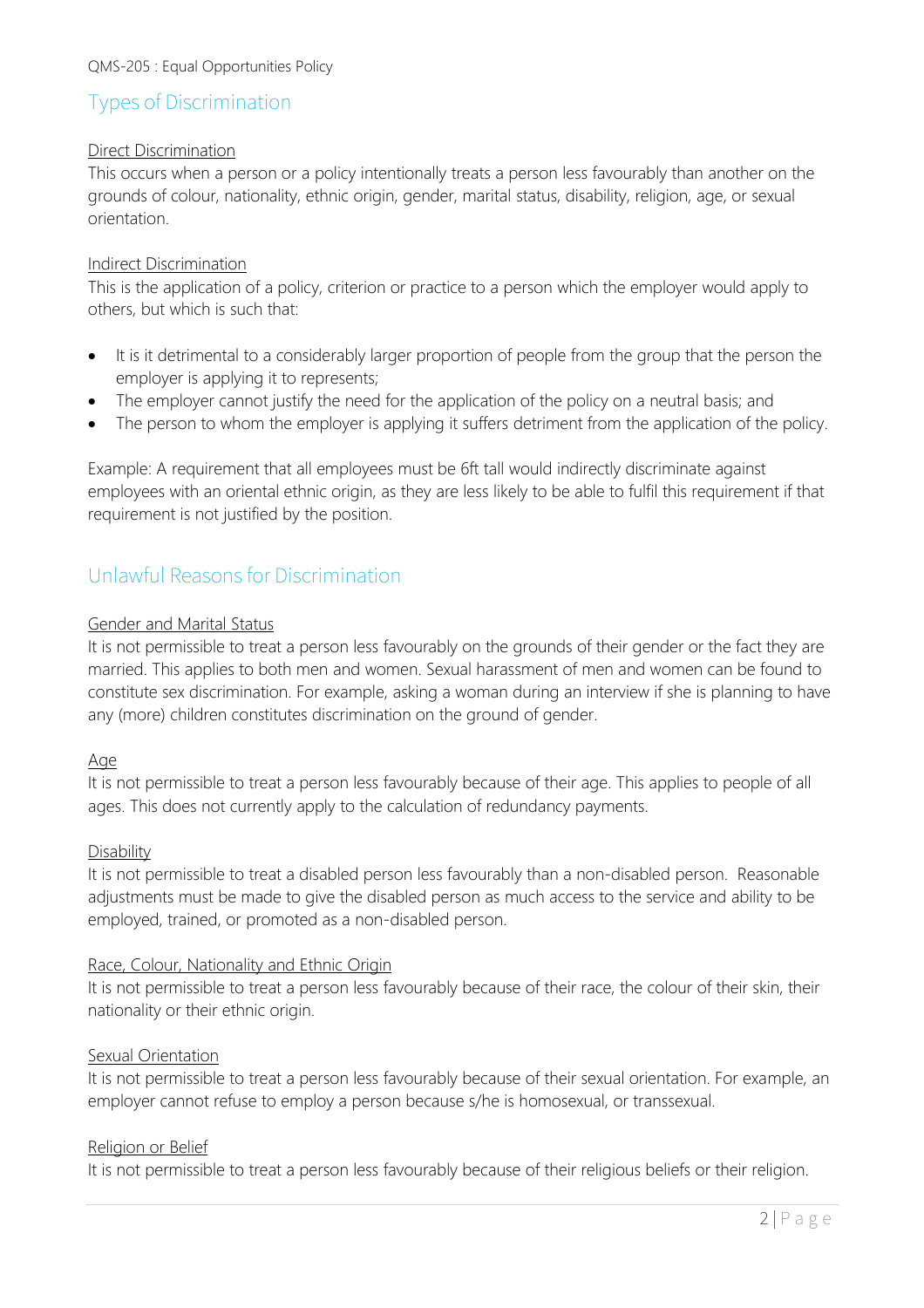#### Reasonable Adjustments

The Company has a duty to make reasonable adjustments to facilitate the employment of a disabled person. These may include:

- Making adjustments to premises;
- Re-allocating some or all of a disabled employee's duties;
- Transferring a disabled employee to a role better suited to their disability;
- Relocating a disabled employee to a more suitable office;
- Giving a disabled employee time off work for medical treatment or rehabilitation;
- Providing training or mentoring for a disabled employee;
- Supplying or modifying equipment, instruction and training manuals for disabled employees; or
- Any other adjustments that the Company considers reasonable and necessary provided such adjustments are within the financial means of the Company.
- If an employee has a disability and feels that any such adjustments could be made by the Company, they should contact the Designated Officer.

#### Responsibility for the Implementation of this Policy

The co-operation of all employees is essential for the success of this Policy. However, the ultimate responsibility for achieving the objectives of this Policy, and for ensuring compliance with relevant Legislation and Codes of Practice, lies with the Company. Senior employees are expected to follow this Policy and ensure that all employees, subcontractors and agents do the same.

All employees, subcontractors and agents of the Company are required to act in a way that does not subject any other employees or clients to direct or indirect discrimination on the grounds of race, colour, nationality, ethnic origin, gender, marital status, disability, religion, age or sexual orientation. Employees may be held independently and individually liable for their discriminatory acts by an Employment Tribunal and ordered to pay compensation to the person who has suffered as a result of discriminatory acts.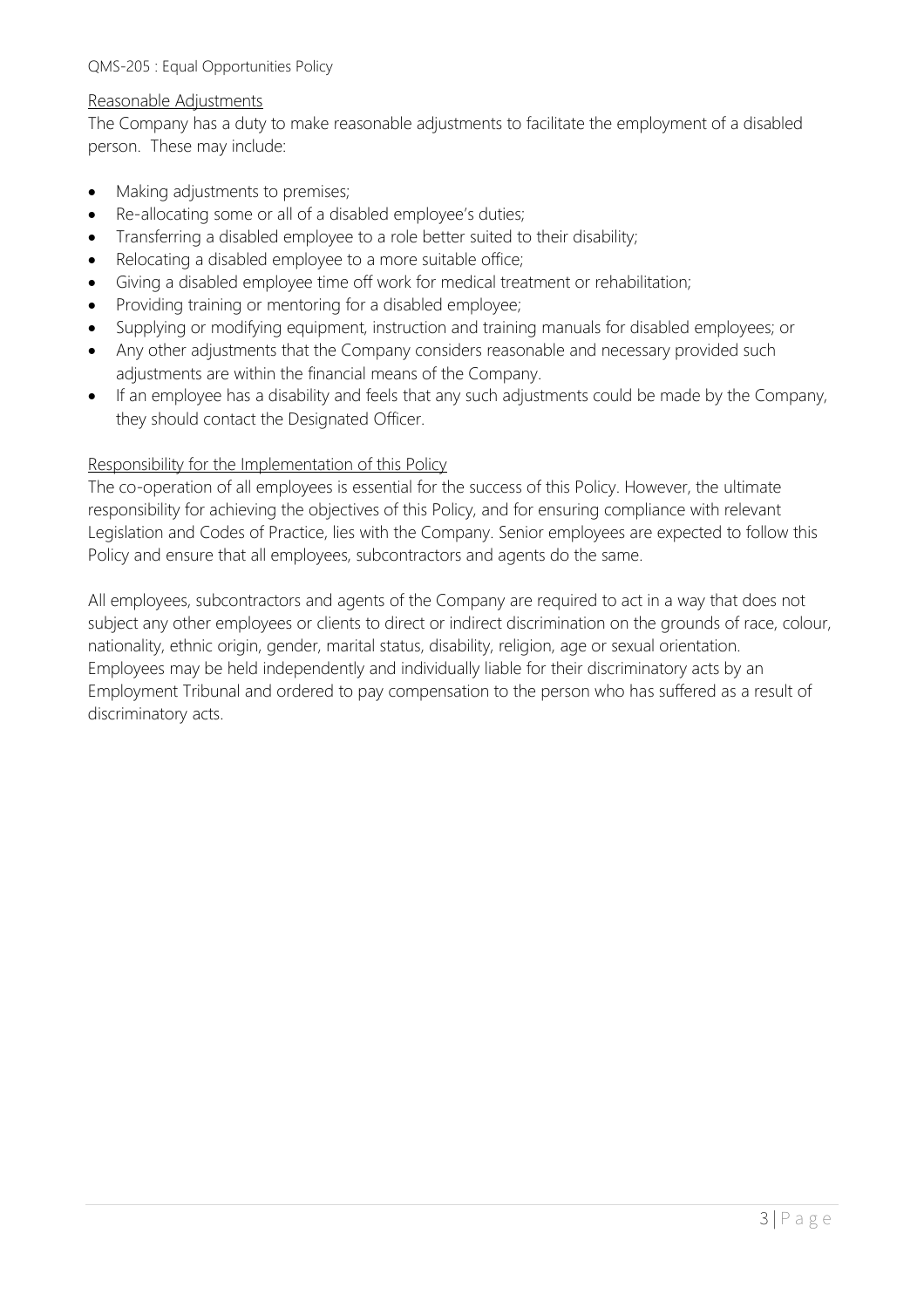#### Acting on Discriminatory Behaviour

In the event that an employee is the subject or perpetrator of, or witness to, discriminatory behaviour, please refer to the company reference database on disciplinary and grievance procedures.

#### Advice and Support on Discrimination

Employees may contact their employee or trade union representative if access to such an individual is possible.

Other contacts include:

| The Disability Rights Commission<br>Freepost MID 02164 | Equality and Human Rights Commission<br>Arndale House |
|--------------------------------------------------------|-------------------------------------------------------|
| Stratford-upon-Avon                                    | Arndale Centre                                        |
| <b>CV37 9BR</b>                                        | Manchester                                            |
|                                                        | <b>M4 3AQ</b>                                         |
| Telephone: 08457 622 633                               |                                                       |
| Website: www.drc.org.uk                                | Telephone: 0161 829 8100                              |
|                                                        | Website: www.equalityhumanrights.com                  |
| <b>Community Legal Services Direct</b>                 | Citizens Advice Bureau                                |
|                                                        | 3 <sup>rd</sup> Floor North                           |
| Telephone: 0845 345 4 345                              | 200 Aldersgate                                        |
| Website: www.clsdirect.org.uk                          | London                                                |
|                                                        | EC <sub>1</sub> A 4HD                                 |

Website: www.citizensadvice.org.uk

# The Extent of the Policy

The Company seeks to apply this Policy in the recruitment, selection, training, appraisal, development and promotion of all employees. The Company seeks to ensure that all sub-contractors and agents act in accordance with this Policy. The Company accepts no liability for the actions of sub-contractors and agents. The Company offers goods and services in a fashion that complies with the spirit of this Policy. This Policy does not form a part of any employment contract with any employee and its contents are not to be regarded by any person as implied, collateral or express terms to any contract made with the Company.

The Company reserves the right to amend and update this Policy at any time.